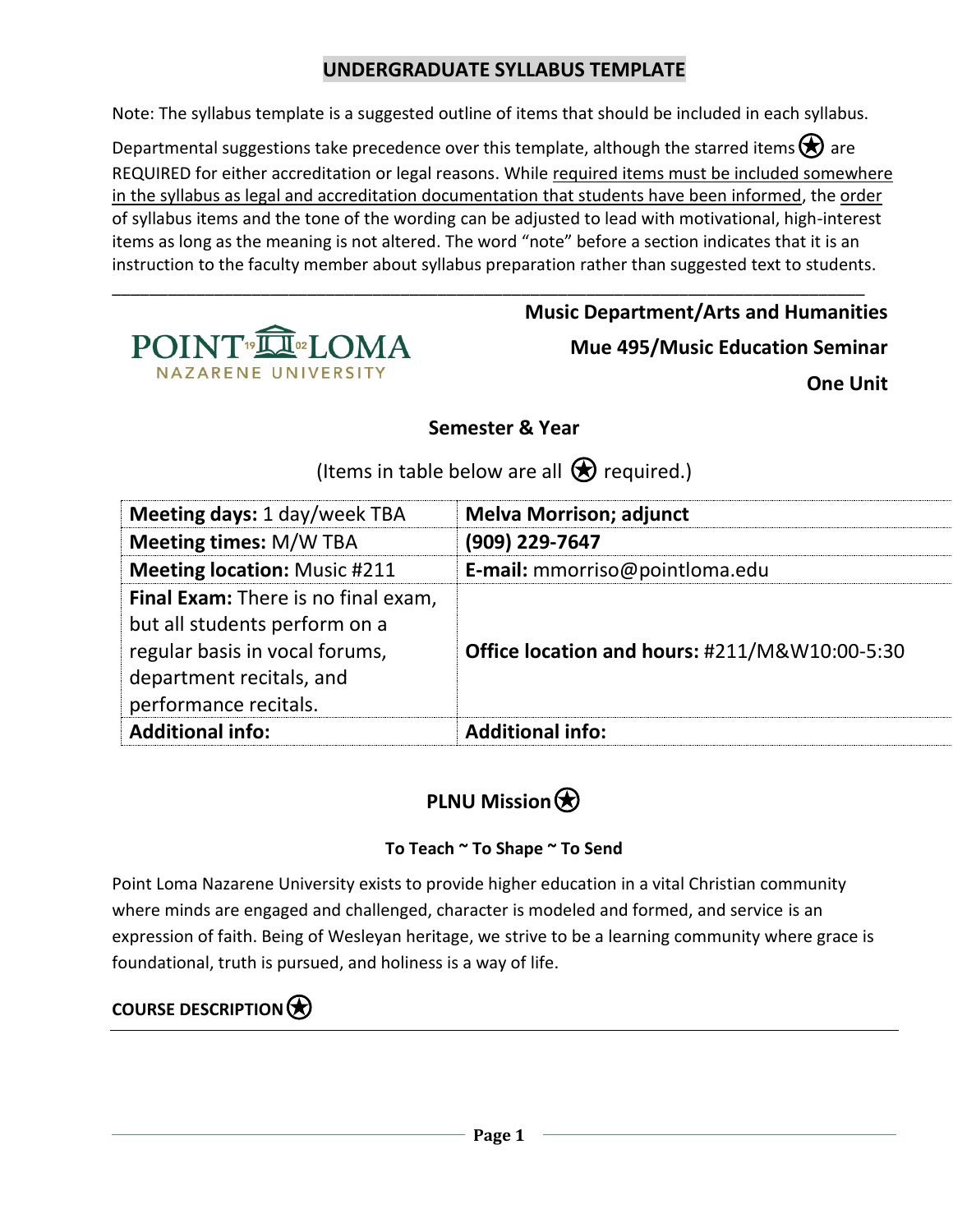MUE 495 – General Catalogue description: Seminar in Music Education provides for special courses offered as an adjunct to the curricula. Seminar title, content, and units to be announced in class schedule. Repeatable up to 8 units (can be taken once a semester). Offered on demand.

MUE 495 Section 3: VOCAL/INSTRUMENTAL COACHING: Private lesson in technique/repertoire study and collaboration with pianist.

### **COURSE LEARNING OUTCOMES**⍟

The specific goals will vary according to the level and interests of each private student. This course is designed to work side by side with the student's voice/instrumental instructor. The work that is done is dependent on the repertoire assigned by the private instructor in addition to the ability and level of the student.

## **COURSE CREDIT HOUR INFORMATION** (Online and blended classes only. Fill in the blanks.)

In the interest of providing sufficient time to accomplish the stated Course Learning Outcomes, this class meets the PLNU credit hour policy for a one unit class delivered over fourteen weeks. Specific details about how the class meets the credit hour requirement can be provided upon request.

#### **COURSE SCHEDULE**

Students work on all repertoire assigned by private instructor.

Students provide coach with a complete list of repertoire assigned by private instructor by the end of the fourth week of classes.

Students research each piece for historically accurate performance practices, insights on composer/poet, appropriate diction in all languages, and tempi.

#### **REQUIRED TEXTS AND RECOMMENDED STUDY RESOURCES**

- 1. Students listen to numerous performances of repertoire being studied.
- 2. Students rehearse repertoire with specific techniques discussed and used during coaching.

# **STATE AUTHORIZATION (**⍟ **FOR ONLINE COURSES ONLY)**

State authorization is a formal determination by a state that Point Loma Nazarene University is approved to conduct activities regulated by that state. In certain states outside California, Point Loma Nazarene University is not authorized to enroll online (distance education) students. If a student moves to another state after admission to the program and/or enrollment in an online course, continuation within the program and/or course will depend on whether Point Loma Nazarene University is authorized to offer distance education courses in that state. It is the student's responsibility to notify the institution of any change in his or her physical location. Refer to the map using the below link to view which states allow online (distance education) outside of California.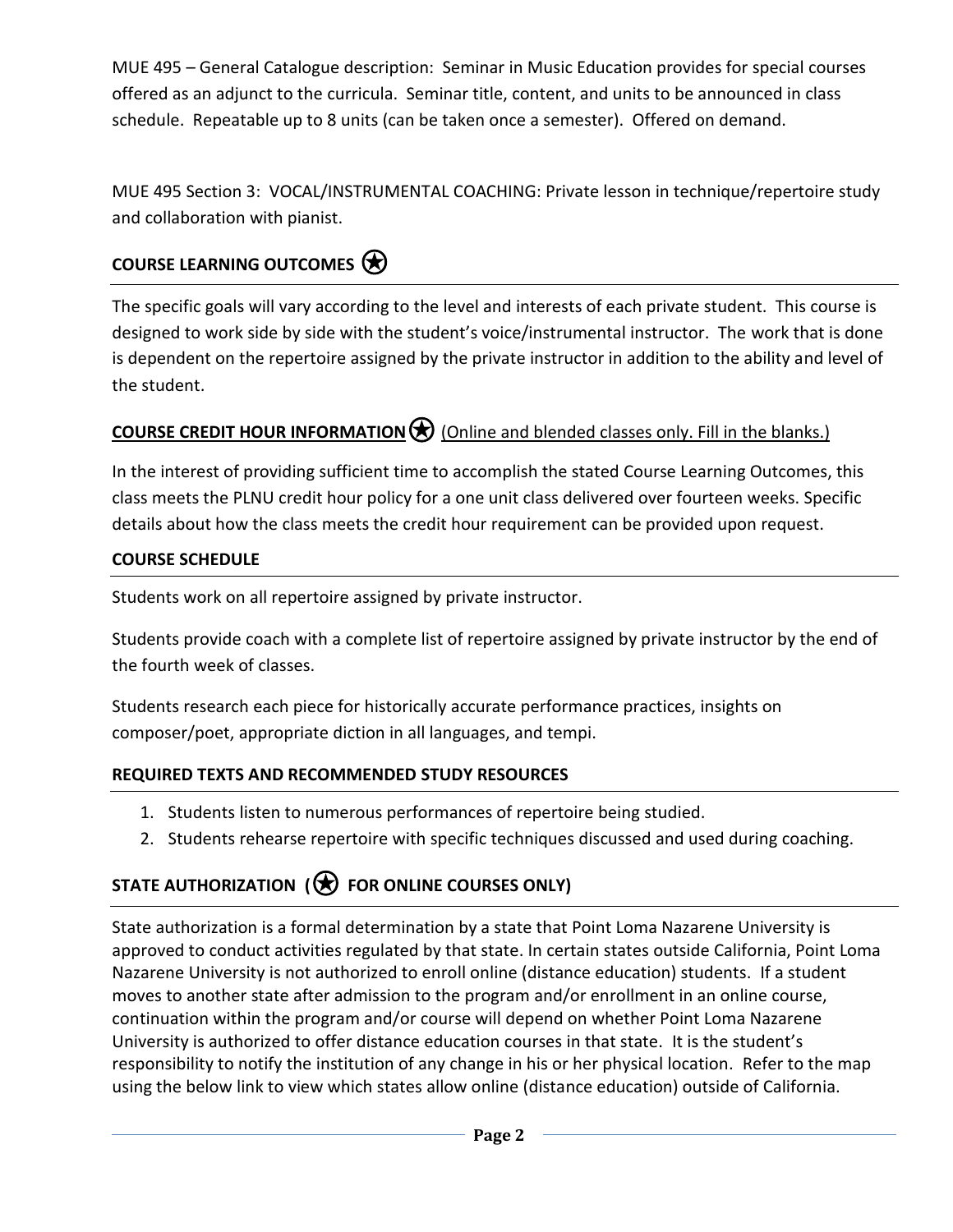### **ASSESSMENT AND GRADING**

Student is expected to rehearse 3-4 hours per week outside of coaching time. Practice will include diction, rhythm, breathing, phrasing, form, dynamics, listening, and audiation.

Student will perform at regular intervals during the semester at department recitals, vocal forum, masterclasses (if applicable), and degree requirement recitals.

| Attendance – 50%                            | Sample grade scale: |               |
|---------------------------------------------|---------------------|---------------|
| Practice and improvement - 40%<br>$\bullet$ |                     |               |
| Listening $-10%$<br>$\bullet$               | $A = 93 - 100$      | $C = 73 - 76$ |
|                                             | $A = 92 - 90$       | $C = 70 - 72$ |
|                                             | $B+=87-89$          | $D+=67-69$    |
|                                             | $B = 83 - 86$       | $D = 63 - 66$ |
|                                             | $B = 80 - 82$       | $D = 60 - 62$ |
|                                             | $C+=77-79$          | $F = 0 - 59$  |

#### **INCOMPLETES AND LATE ASSIGNMENTS**

If student is unable to attend a weekly coaching session due to illness or unforeseen circumstance, instructor will make up the lesson, provided notification was given in advance. If a student is a no show for a lesson there will not be a make-up session provided.

If instructor is unable to attend a weekly coaching session; there will be a make-up session provided.

### **FINAL EXAMINATION POLICY**

A final examination is not required for this course.

NOTE: The following policies are to be used without changes:

## **PLNU COPYRIGHT POLICY**

Point Loma Nazarene University, as a non-profit educational institution, is entitled by law to use materials protected by the US Copyright Act for classroom education. Any use of those materials outside the class may violate the law.

### **PLNU ACADEMIC HONESTY POLICY**

Students should demonstrate academic honesty by doing original work and by giving appropriate credit to the ideas of others. Academic dishonesty is the act of presenting information, ideas, and/or